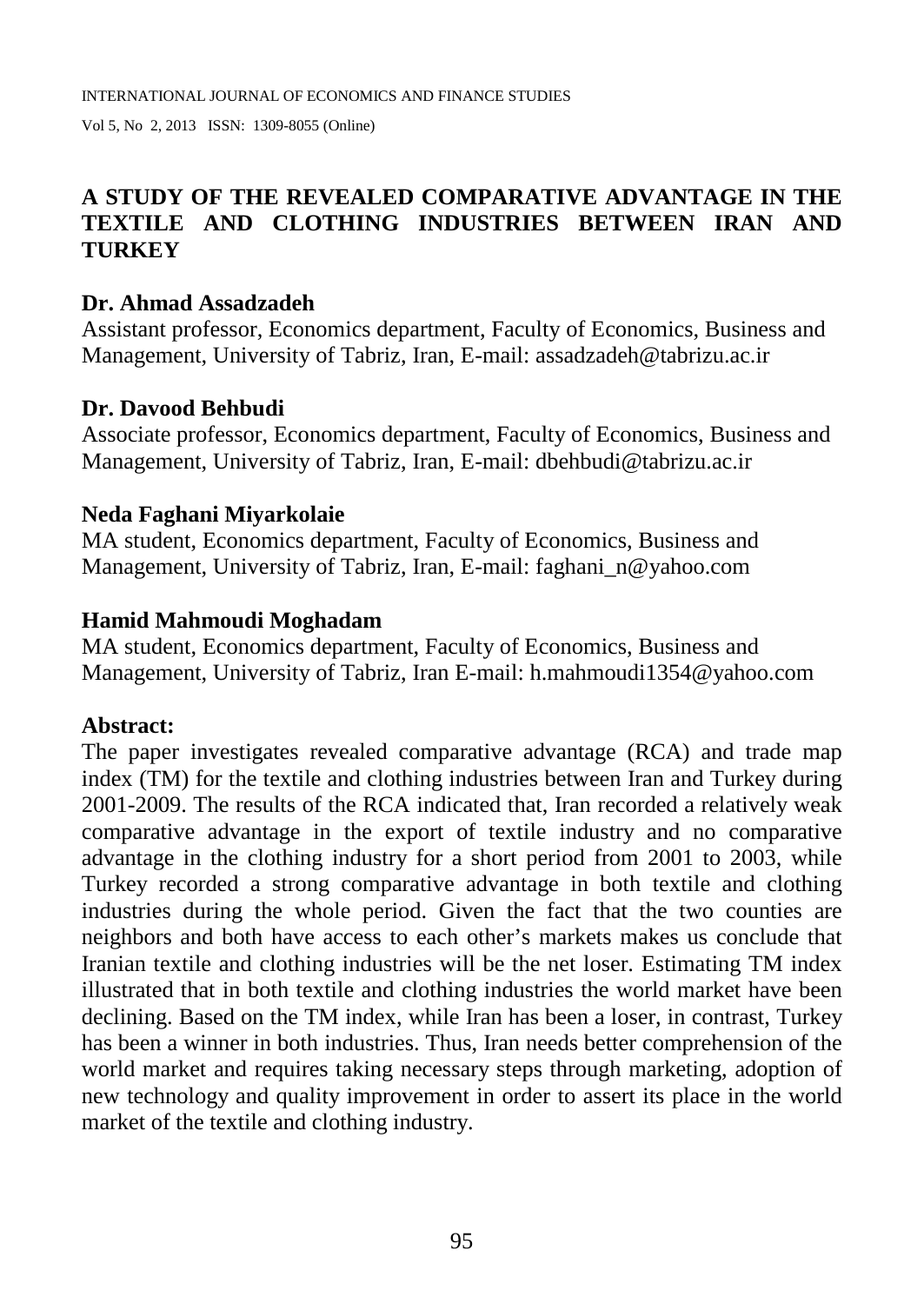INTERNATIONAL JOURNAL OF ECONOMICS AND FINANCE STUDIES

Vol 5, No 2, 2013 ISSN: 1309-8055 (Online)

**Keywords**: *Textile and clothing export, revealed comparative advantage, trade mapping* **JEL:** L67, O53, F14, F10

# **1. INTRODUCTİON**

Promoting export based on comparative advantage makes domestic production units plan for the world competitive markets. Comparative advantage has many applications and it has efficient and real law as stressed by Paul Samuelson. The concept of advantage is one of the main foundations of the international trade policies, but the concept has been modified due to the evolution in the world trade conditions. Comparative advantage, which is the modified form of absolute advantage, was transformed to dynamic comparative advantage and eventually to competitive advantage in order to explain the reality of the trade between the countries.

Competition is the most important element of globalization. Identifying the comparative advantage of each country in different economic areas and comparing economic indices with those of other countries to know close rivals are the most important steps to increase the competitiveness of each country. Throughout this process, the competition goes beyond the regional and national levels towards the global level and inefficient markets are forced to give up the competition. So, advantage measuring indices of the commercial productions of countries gain importance.

Textile and clothing industries have seen many changes and rapid growth in the past decade; this indicates the existence of a growing demand for various products of textile and clothing industries. Since clothing after food and housing has been the third in the list of human needs, it has a significant role in any country's GDP and employment. Textile industry has a long history in Iran; it has a great share in providing domestic needs and employment. It comprises 4% of the added value in Iran and 10% of the total export of the country. While foreign investment in this industry is low compared to the other sectors, it has a large job creating capability compared to other industry; in fact 18% of the employment in the manufacturing sector belong to the clothing and textile industry [\(Roshan, 2011\)](#page-11-0). Due to the employment capacity in the clothing industry, the study of the advantage of the textile and clothing industries in Iran is important from different perspectives: First, the weak areas of domestic industries need to be identified and obstacles need to be removed. Second, identifying new markets and making the domestic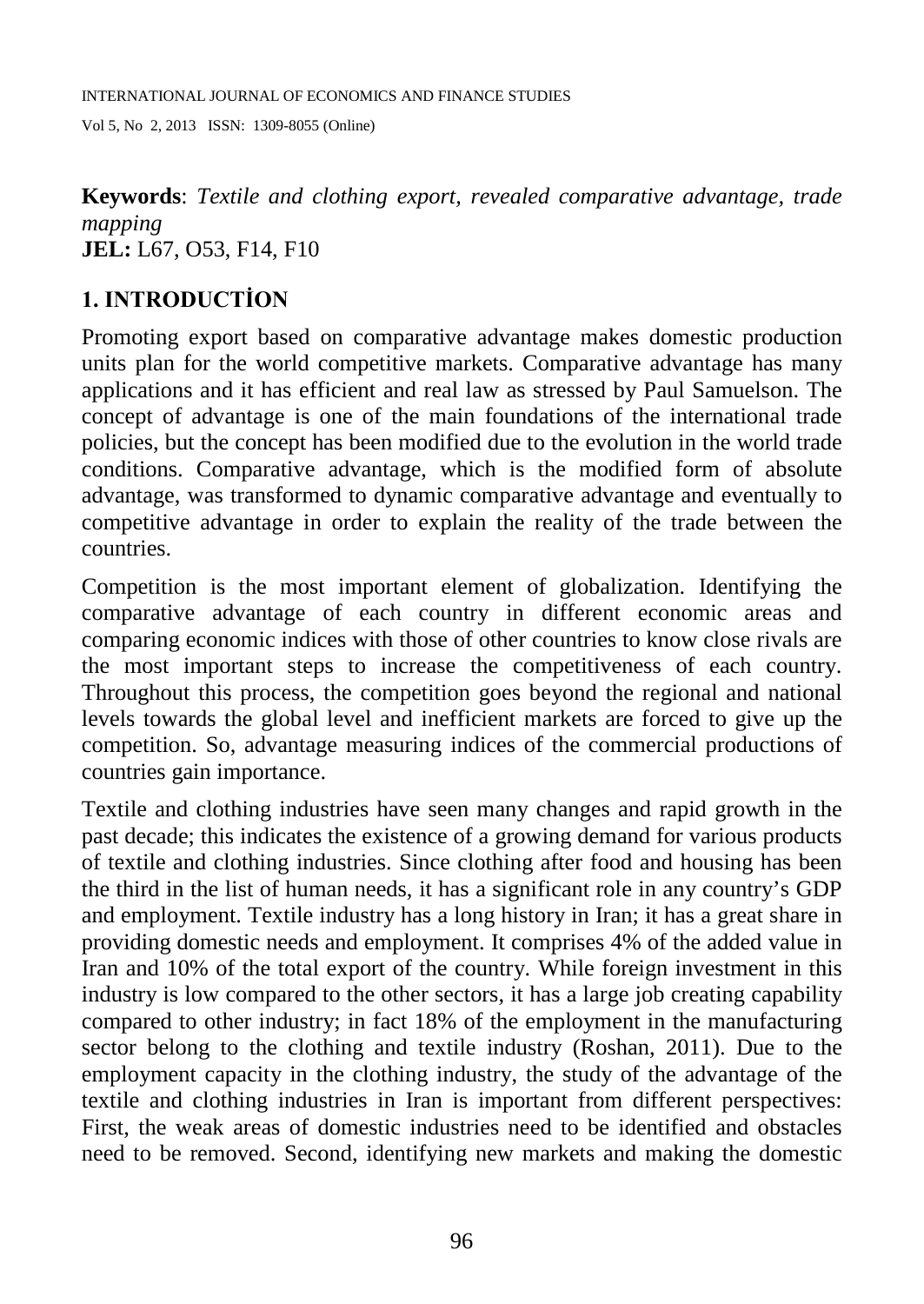production units compatible with foreign taste is a real need. Finally, learning from the experience of a successful competing country leads to more opportunities in world markets. So, the paper examines textile and clothing industries in Iran and Turkey.

## **2. THEORITICAL BASIS**

Theories of international trade that have emerged from the discussions of Adam Smith (1774) and David Ricardo (1817) could be classified into traditional and modern theories. Traditional theories of international trade, emphasing on factors of production ratio between countries were doubted by Leontief after worldwide II. He provided evidence from the trade pattern of US and other countries that questioned relevance of traditional theories and led to the rise of new theories like Neo-factor and Neo-Technology theories. Incorporating factors such as human capital, the new theories claimed to remove the deficiency of traditional theories. Theories of new technology started from incomplete competition and increased the descriptive power of the international trade theory by introducing discussions like technology gap and technology advantage and researchers such as Posner (1961), Vernon (1966), Krugman (1987) and Porter (1990) elaborated the subject. [Table 1](#page-2-0) summarizes the main classifications of traditional and modern international theories.

| <b>Traditional Theories:</b> |                                                |                                                                                                                                                                                           |                        |  |  |  |
|------------------------------|------------------------------------------------|-------------------------------------------------------------------------------------------------------------------------------------------------------------------------------------------|------------------------|--|--|--|
| Theory                       | <b>Theorist</b>                                | Summary of Theory                                                                                                                                                                         | <b>Basic Principle</b> |  |  |  |
| Absolute<br>advantage        | Smith<br>(1776)                                | Each country is specialized in the production and export of<br>goods than can produce more efficiently.                                                                                   |                        |  |  |  |
| Comparative<br>advantage     | Ricardo<br>(1817)                              | A country lacking absolute advantage, can be specialized in the<br>production and export of goods with less absolute disadvantage                                                         |                        |  |  |  |
| Factor<br>abandance          | Heckscher<br>(1919)<br><b>Ohelin</b><br>(1933) | Differences in the factor intensity of constant returns to scale<br>production functions and differences in the factor endowments<br>of the two countries lead to trade between countries |                        |  |  |  |
| Opportunity<br>cost          | Haberler<br>(1936)                             | Each country produces and exports goods that need less<br>opportunity cost                                                                                                                |                        |  |  |  |
| <b>Modern Theories:</b>      |                                                |                                                                                                                                                                                           |                        |  |  |  |
| Similarity of<br>Preferences | Linder<br>(1961)                               | Taste and economies of scale have more important role in<br>determining the advantage & description of industrial goods<br>trade                                                          |                        |  |  |  |
| Technology                   | Posner                                         | Technology gap is the main factor in determining of trade                                                                                                                                 |                        |  |  |  |

<span id="page-2-0"></span>**Table1. Summary of the International Trade Theories**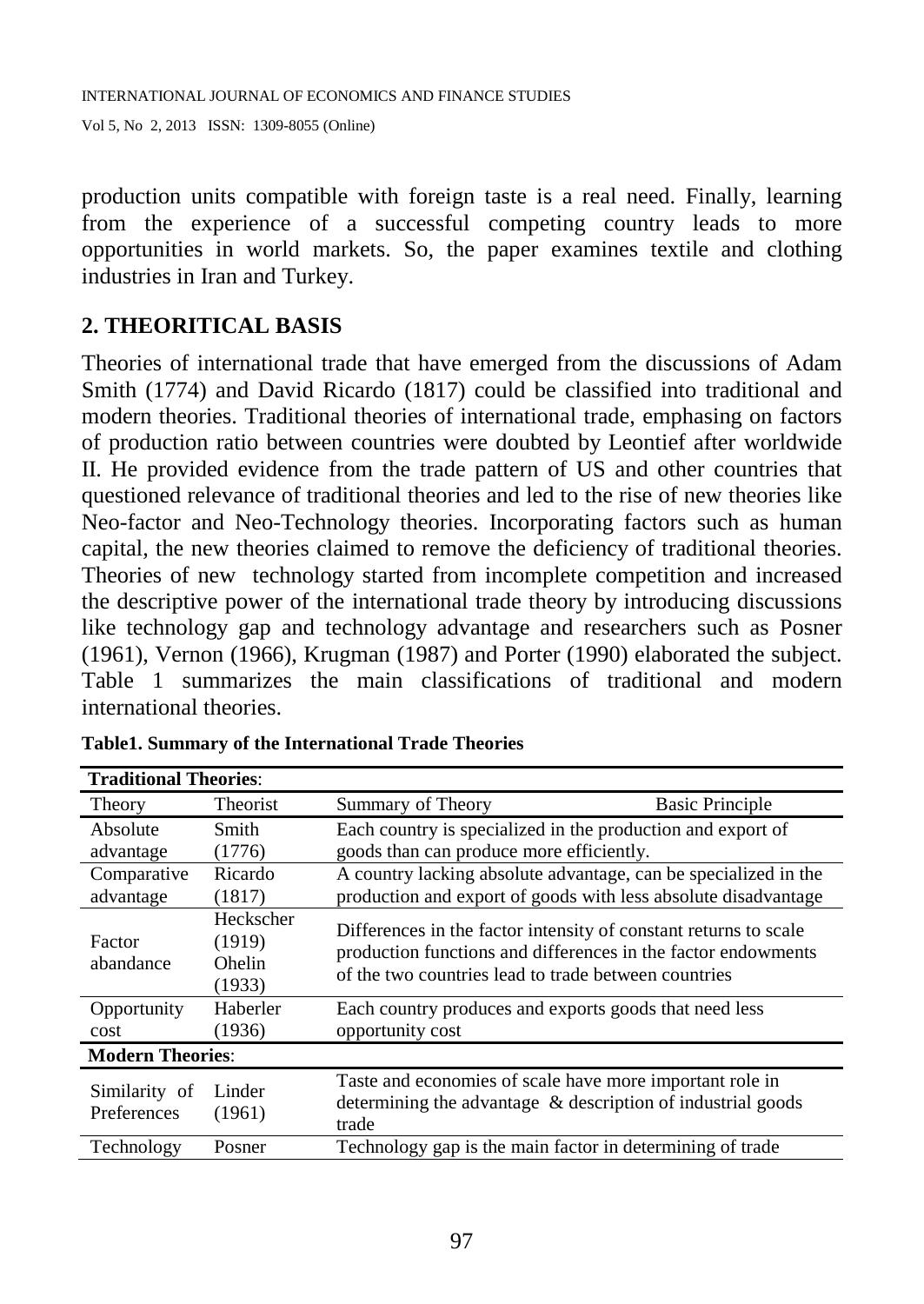#### INTERNATIONAL JOURNAL OF ECONOMICS AND FINANCE STUDIES

Vol 5, No 2, 2013 ISSN: 1309-8055 (Online)

| advantage                           | (1961)            | advantage                                                                                                                                                                                                                                                                                                                                               |
|-------------------------------------|-------------------|---------------------------------------------------------------------------------------------------------------------------------------------------------------------------------------------------------------------------------------------------------------------------------------------------------------------------------------------------------|
| Production<br>life cycle            | Vernon<br>(1966)  | Vernon develops the product life cycle model to explain trade,<br>conceptualizing it in terms of two factors: the nature of the<br>product; and the development level of the country. He suggests<br>three stages of a "product life cycle": the new product, the<br>mature product and the standardized product stages                                 |
| Dynamic<br>comparative<br>advantage | Krugman<br>(1991) | Krugman develops a general equilibrium model to explain the<br>spatial concentration of economic activities by focusing on three<br>factors: increasing returns, transport costs and the demand for<br>manufacturing goods. Efficiency in production and skill and<br>expertise are some factors that change Comparative advantage                      |
| Competitive<br>advantage            | Porter<br>(1990)  | Competitive advantage occurs when an organization acquires or<br>develops an attribute or combination of attributes that allows it<br>to outperform its competitors. These attributes can include<br>access to natural resources, such as high grade ores or<br>inexpensive power, or access to highly trained and skilled<br>personnel human resources |

**Source: [\(Hossein, 2007\)](#page-11-1)**

## **3. LITERATURE REVIEW**

Salimifar & Mirzaei Khalil Abadi [\(2002\)](#page-11-2) studied the comparative advantage of the production and export of pistachio in Iran. To do so, they used the RCA and DRC indices respectively to calcule the comparative advantage of the export and production. The results of their study showed the existence of a comparative advantage both in the production and export of the pistachio in Iran.

Utkulu, U. and Seymen, D [\(2004\)](#page-12-0) studied the comparative advantage and the competitiveness of Turkey's export in various economic sectors in relation to European union. In this study Balassa method was used for calculating the comparative advantage. The results showed that if the stable consumption of the goods continued between Turkey and European Union, it would have a significant impact on the country's comparative advantage and competitiveness.

Azizi, I & yazdani, S [\(2006\)](#page-11-3) investigated Iran's export market of apples focusing on the comparative advantage. Their investigations based on RSCA and RCA showed that apples in Iran had export comparative advantage, but its competitive advantage was declined.

Ashrafi, M & Karbasi, A & Sadrolasheafi, S.M [\(2007\)](#page-11-4) Computed the comparative advantage of the raisin export utilizing RSCA and RCA indices. The obtained results illustrated that during the examined period (1961-2001) the export of raisin in Iran had comparative advantage, and the status of this product became better in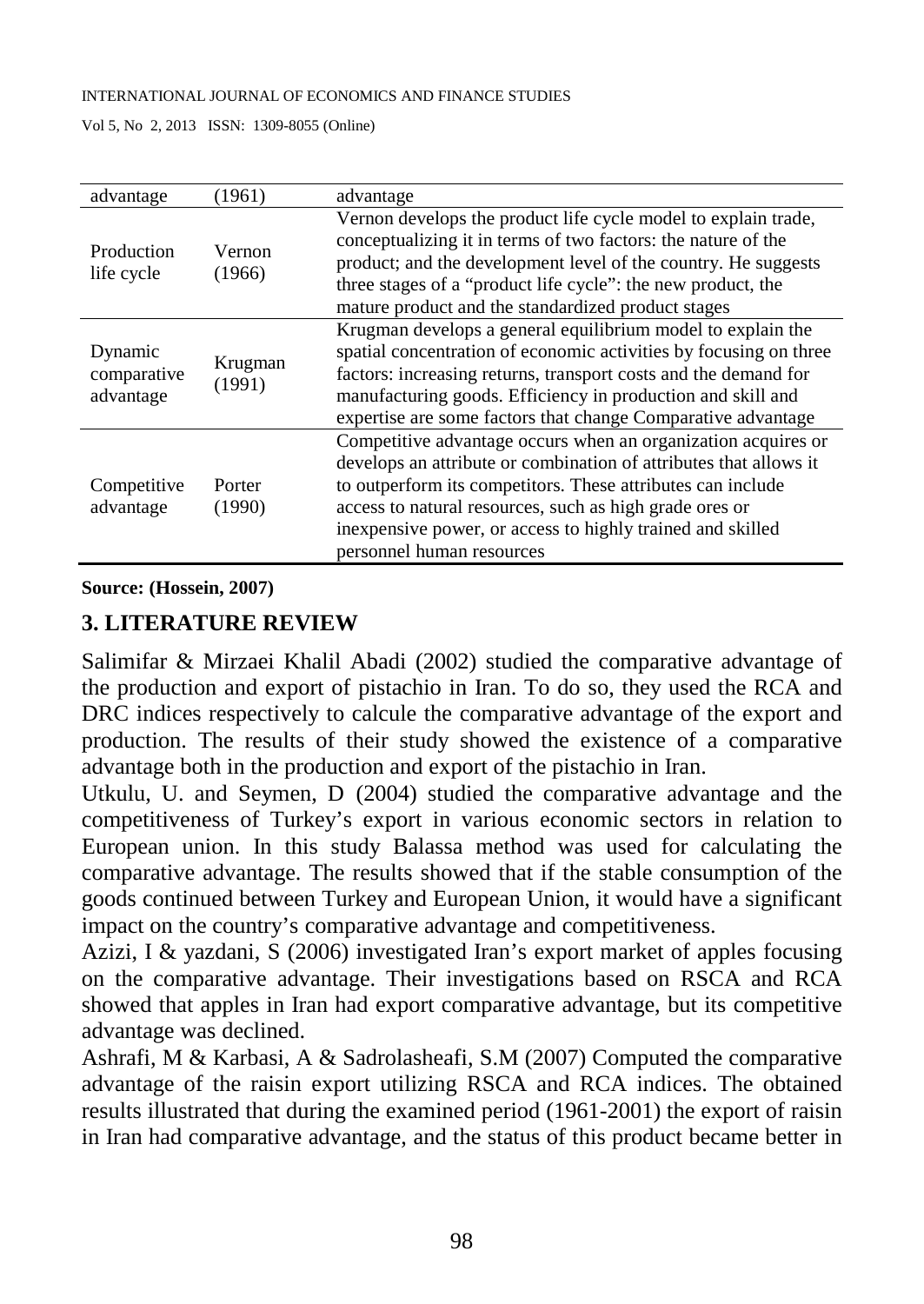the export market of Iran after Iran's revolution. Moreover, the degree of certainty about continuing presence of Iran in the world marked increased in the mentioned period.

Hoseini [\(2007\)](#page-11-1) applied RCA and TM for the leather industry of Iran. The results of this study showed that despite the growth of Iran's leather export during the first three years (1999-2002), RCA index was smaller than the unit and Iran lacked the export advantage, and only in 2003 this index changed to advantage. TM index showed that while Iran was among the winners of the leather marker, its share has been declining during the recent years.

Di Maio, M. and Tamagn, F [\(2007\)](#page-11-5) focusing on the analysis of RCA index during the period of 1980-2000 for Italy, came to the conclusion that the speed of world trade in Italy was changing during two investigated decades and increasingly was becoming more competitive and specialized in goods production.

According to Wenwu, Z [\(2011\)](#page-12-1), USA is the largest clothing importing country in the world, as developing countries such as; China and Mexico compete intensively on the USA clothing market. He calculated and compared market share (MS), revealed comparative advantage index (RCA) and net trade balance (NTB) of China and Mexico's clothing industry on the USA market from 1999 to 2008. The results indicated that China's competitive advantage is catching up with and exceeding that of Mexico's in this period.

Jiang, A. Q. and Zhang, R [\(2011\)](#page-11-6) analyzed developing situation of Shaoxing textile industry. Three export evaluation indexes (international market share, trade competitiveness and revealed comparative advantage) were selected to analyze international competitiveness of Shaoxing textile and clothing. At last, it was proved that Shaoxing textile and clothing has very strong competitive advantage. Several suggestions have been proposed to strengthen this competitiveness.

# **4. METHODOLOGY**

There are two main approaches to the comparative advantage measuring index; traditional and modern. The indices like domestic resource cost (DRC) and revealed comparative advantage (RCA) belong to the traditional approach and trade mapping (TM) and constant market share analysis (CMS) are related to the modern approach. Given the available data in this research (2002-2009), one traditional index (RCA) and one modern index (TM) were investigated to compare the textile and clothing industry in Iran and Turkey.

## **4.1. The evolved index of Balassa**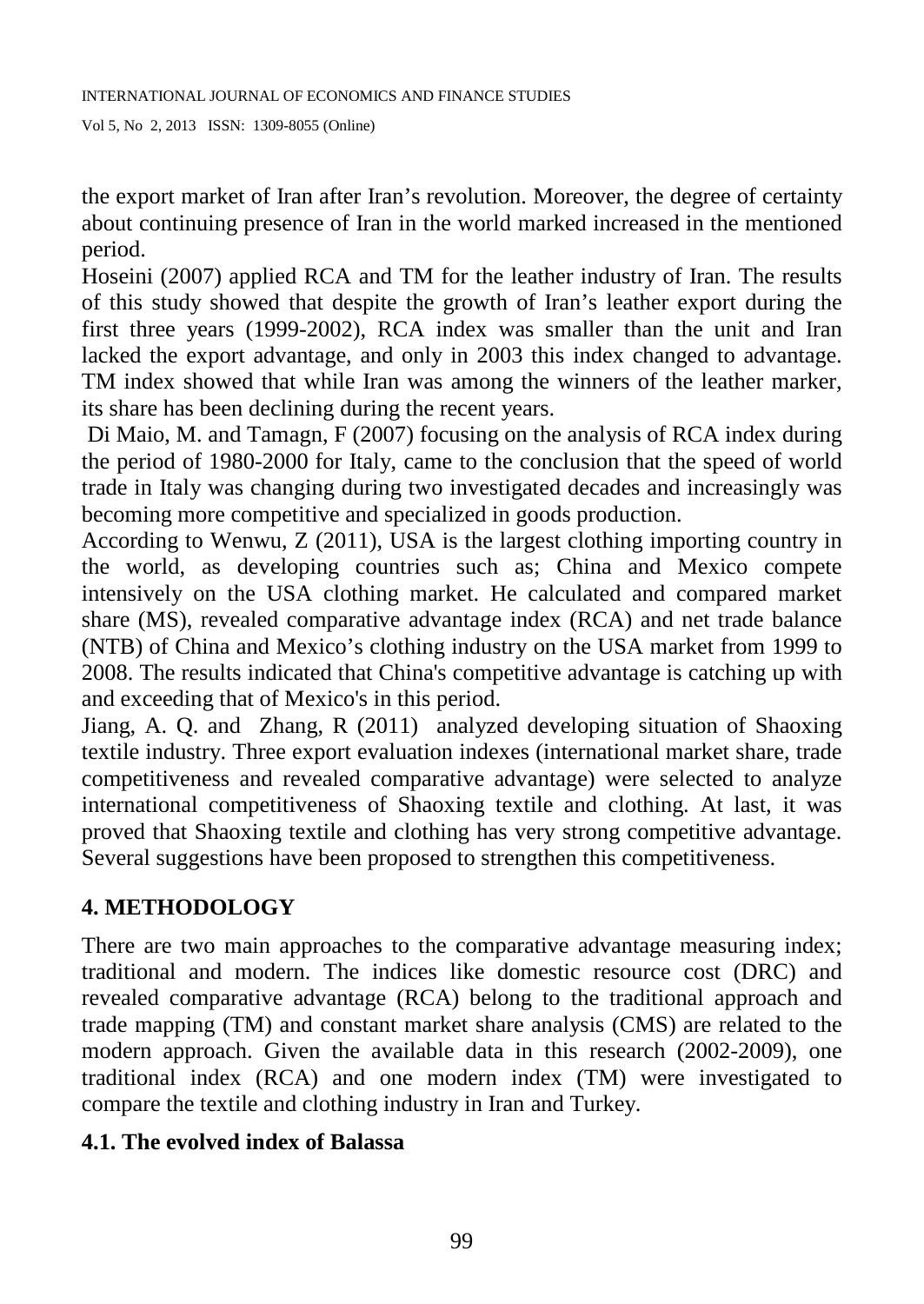Thomas Vollrath [\(1991\)](#page-12-2) in his article, developed Balassa's criteria with regard to all countries and goods for expressing global comparative advantage, and proposed the following:

Where,  $\mathbf{x}_a^i$  is the value of the product 'a' exported by country, 'i'.  $\mathbf{x}_t^i$ , is the total value of country 'i' export.  $\overline{\mathbf{x}_{a}}^{\mathbf{w}}$  Is the value of global export for the product 'a' and  $\mathbf{x}_t^{\mathbf{w}}$  stand for the total value of global export.

The criteria is that; the RCA greater than one indicates the existence of comparative advantage for the export of product 'a' for country 'i' and the RCA less than one indicates the absence of comparative advantage.

## **4.2. Trade mapping index (TM)**

Trade program introduced by the World Trade Center for the analysis of goods export application depends on the information obtained from the sustainable market share. In this analysis, the growth of the product 'i' export for the country 'i'  $(\delta_{ii})$  was compared with the growth of the same product's import and the growth of the world total import(r). Trade planning is divided into four quadrants that are classified based on the export products in the winners' and losers' part with respect to their placement in the growing or declining markets.

|  |  |  |  |  | Table 2. The general form of trade maping |
|--|--|--|--|--|-------------------------------------------|
|--|--|--|--|--|-------------------------------------------|

|                                                  | Characteristics of each quadrant |
|--------------------------------------------------|----------------------------------|
| First quadrant: winners in the growing markets   | $\delta_{ij} > r_i > r$          |
| Second quadrant: losers in the growing markets   | $r_i > r < \delta_{ij}$          |
| Third quadrant: losers in the declining markets  | $\delta_{ij} < r_i < r$          |
| Forth quadrant: winners in the declining markets | $\delta_{ij} > r_i$ , $r_i < r$  |

This index has larger applicability compared to the previous indices and is more important, particularly when the country size matters [\(Greenaway & Milner,](#page-11-7)  [1993\)](#page-11-7).

## **4.3. Data collection**

In order to calculate the given indices in the Textile and Clothing Industries, the statistics related to the amount of export and import in both industries in Iran, Turkey and the world and also the total amount of export and import in Iran, Turkey and the world were needed .The following data was extracted from the given statistics in the economic reports of world Trade organization (WTO).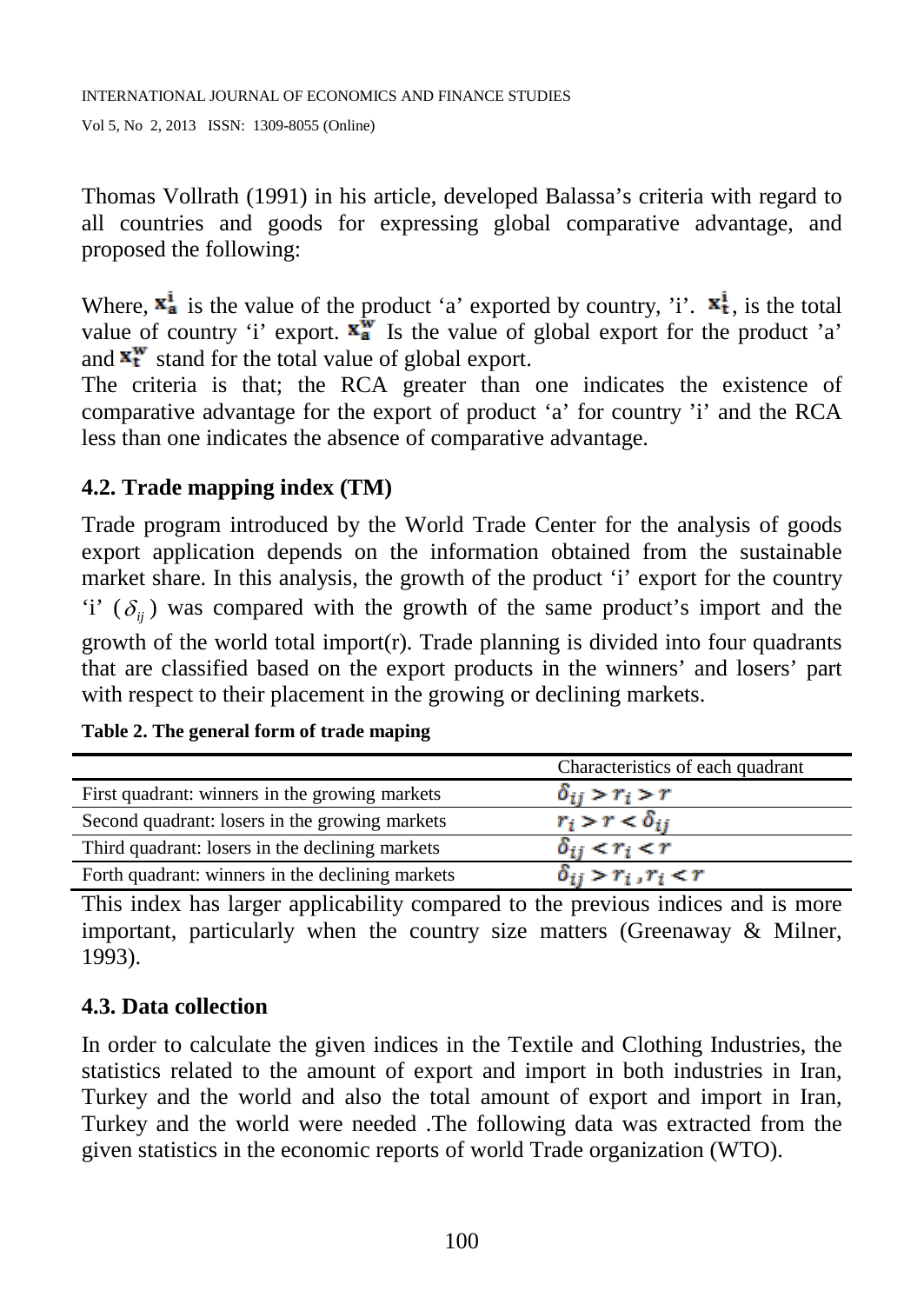# **5. ANALYSIS AND RESUTLS**

## **5.1. Reveald Comparative Advantage (RCA)**

Revealed Comparative advantage index for both Textile and Clothing industries was computed using the given data from the reports of world Trade organization, based on evolved index of Balassa for the time period between 2001 and 2009 for both countries. Moreover, after the Computation and assessment of their growth rates for different years, the results were given in [Table 3](#page-7-0)

It is worth mentioning that although Iran had an ascending trend in the value of the textile export during most of the studied years except 2006 and 2009, the results of RCA Computation presented in [Table 3](#page-7-0) show that in the Textile industry, Iran had export Comparative advantage only during the period of 2001 till 2003, which means RCA is larger than the unit. But gradually this advantage changed to the lack of advantage and the index became smaller than the unit .This change could have various reasons like lack of the availability of the raw material with high quality and cheap cost during some years, delayed export subsidies payment, depreciated production machines, lack of efficient investment in important branches like marketing and production, production ofoutdated goods, presence of powerful competitors such as Turkey and China and etc. On the other hands, this lack of advantage during the mentioned period had some fluctuations; in a way the growth rate of advantage for the Textile industry was decreasing and it was negative for most of the years. However, Turkey had much more powerful and stable advantage in its Textile industry during the examined period. The observable reasons for the Turkey' success could be its active presence in the global markets and vast advertisement by satellite and thus forming regional taste in a way that it became possible for them to penetrate into the domestic markets of their rivals like Iran. It was a process that couldn't be possible without the multidimensional support of Turkey's government from domestic production. Comparing the performance of the given two countries by means of ratio (RCA Iran/RCA Turkey) during a ten- year period locating RCA of Turkey in the numerator and RCA of Iran in the denominator showed that this index had a growth of 71% which could be result of the efficient performance of Turkey in reaching the regional markets like Iran. Even the domestic markets of Iran had a role as of a competitor in losing the Textile Comparative advantage in Iran. Regarding the Clothing industry in Iran, the results showed that it lacked advantage during the whole period, the reasons for which could be low production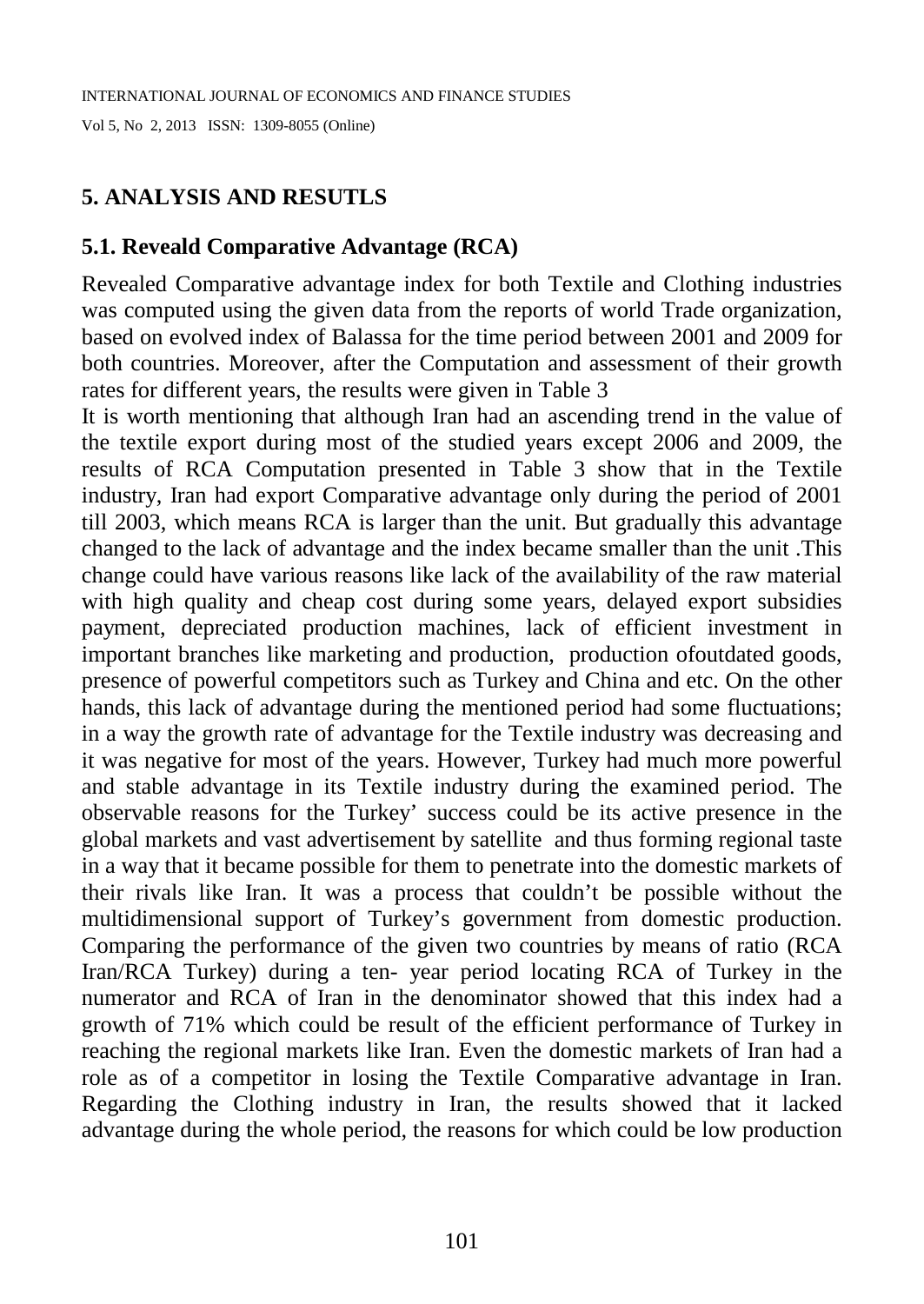of the goods with Comparative value at the level of global markets, lack of identication and introduction of well-known Iranian brands at the international level and etc. The statistics of table 4 shows that in 2008, only 2-million – dollar clothing was imported into the country via customs that can't provide even a retail trade department in a metropolitan city like Tabriz with clothes. This fact illustrates high volume of clothing trafficking in Iran stemming from tariffs of %90 for clothing import and lack support and incentives for domestic producers. This fact has made Iran's market a profitable place for smuggling of clothing.

This research believes that smuggling goods has been one of the main factors having impact on the dropping of comparative advantage of Iran's clothing industry from 2003 till now. The 160% growth of comparative index (RCA, Iran/RCA, and Turkey) in Clothing industry based on the mentioned reasons illustrates Turkey's comparative advantage as an alternative for Iran's in clothing industry.

| year | RCA of Iran's textile<br>industry | growth rate | RCA of Turkey's<br>textile industry | growth rate |
|------|-----------------------------------|-------------|-------------------------------------|-------------|
| 2001 | 1.13                              |             | 5.3                                 |             |
| 2002 | 1.26                              | 0.11        | 5.0                                 | $-0.06$     |
| 2003 | 1.04                              | $-0.16$     | 4.9                                 | $-0.01$     |
| 2004 | 0.85                              | $-0.12$     | 4.8                                 | $-0.01$     |
| 2005 | 0.77                              | $-0.09$     | 5.0                                 | 0.03        |
| 2006 | 0.55                              | $-0.28$     | 4.9                                 | $-0.01$     |
| 2007 | 0.64                              | 0.16        | 4.9                                 | $-0.005$    |
| 2008 | 0.58                              | $-0.09$     | 4.6                                 | $-0.06$     |
| 2009 | 0.63                              | 0.10        | 4.5                                 | $-0.02$     |
| 2010 | 0.60                              | 0.05        | 4.8                                 | 0.06        |

<span id="page-7-0"></span>**Table 3 Revealed Comparative advantage (RCA) of Textile Industry in Iran and Turkey**

**Source: Results of the research**

|  | Table 4: Revealed Comparative advantage of clothing industry in Iran and Turkey |  |
|--|---------------------------------------------------------------------------------|--|
|  |                                                                                 |  |

| year | RCA of Iran's<br>Clothing industry | growth rate | RCA of Turkey's<br>Clothing industry | growth rate |
|------|------------------------------------|-------------|--------------------------------------|-------------|
| 2001 | 0.200                              |             | 6.74                                 |             |
| 2002 | 0.240                              | 0.20        | 7.14                                 | 0.05        |
| 2003 | 0.210                              | $-0.12$     | 6.86                                 | $-0.04$     |
| 2004 | 0.128                              | $-0.39$     | 6.28                                 | $-0.08$     |
| 2005 | 0.107                              | $-0.16$     | 6.11                                 | $-0.02$     |
| 2006 | 0.068                              | $-0.33$     | 5.54                                 | $-0.09$     |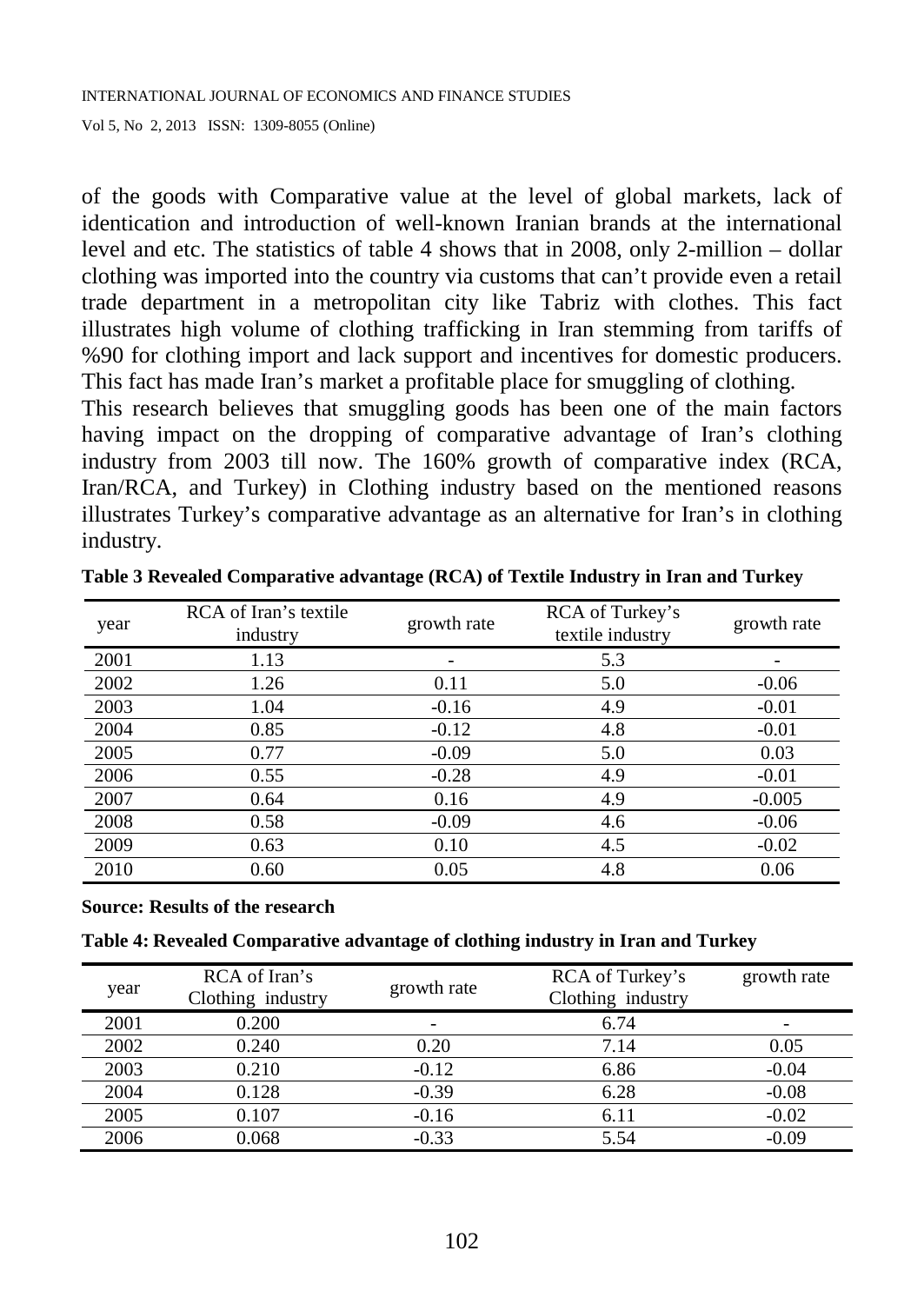| 2007 | 1.094 | 0.20       | 5.24 | 0.05<br>-1 |
|------|-------|------------|------|------------|
| 2008 | ).094 | 0.004      | 4.56 | --         |
| 2009 | 091   | 0.03<br>-- | 4.50 | --         |
|      | -055، | 0.06       | 4.86 | $0.08\,$   |

**Source: the research findings**

## **5.2. Trade Mapping (TM)**

Trade mapping for textile and clothing industries using the available data by the World Trade Organization was computed from 2002 to 2009. The analysis of TM index showed that the global market of Textile industry was declining during most of recent years. The status of Textile industry in Iran based on the given index illuminated that Iran was the loser of the declining market in 2002, 2003, 2006, and 2009, the loser of the growing market in 2008, and the winner of the declining market 4 in- between years. Iran's market had some fluctuations during the studied period so, it can be inferred this market was declining on average and Iran left the market and became a loser. The reasons for this as mentioned above were depreciated production machines, lack of investment in important branches like marketing and production, lack of updated products, and etc. The analysis of this index illustrated that the global market of Clothing was declining during the past years. The status of Iran in Clothing industry based on the given index indicated that Iran was the winner of the declining market in in 2002, the loser of the declining market in 2003 and 2008,, , and the winner of the growing market in 2009. Although Iran's condition had fluctuation during this period, it was possible to conclude that on average, the market was declining and Iran was the loser. The analysis of the status of the Textile and Clothing industries in Turkey using TM index, summarized in [Table 5](#page-8-0) and [Table 6](#page-9-0) showed that on average Turkey was the winner of both global markets. Moreover, growing and declining of these two industries in Turkey were more in line with the global fluctuations. In other words, Turkish economy was influential and influenced in both areas at the global level, while incompatibility of the Iran's industries with the global fluctuations introduced Iran's targeted markets as the local and regional ones that easily could be replaced by enterprises of the rival countries like Turkey.

<span id="page-8-0"></span>

|  |  |  | Table 5: TM index of the Textile industry |
|--|--|--|-------------------------------------------|
|  |  |  |                                           |

| vear | the growth of the | the growth of the | the growth of | evaluation | evaluation  |
|------|-------------------|-------------------|---------------|------------|-------------|
|      | Textile export in | total import      | the Textile   | of the     | of Iran and |
|      | Iran and Turkey   | of the            | import of the | global     | Turkey      |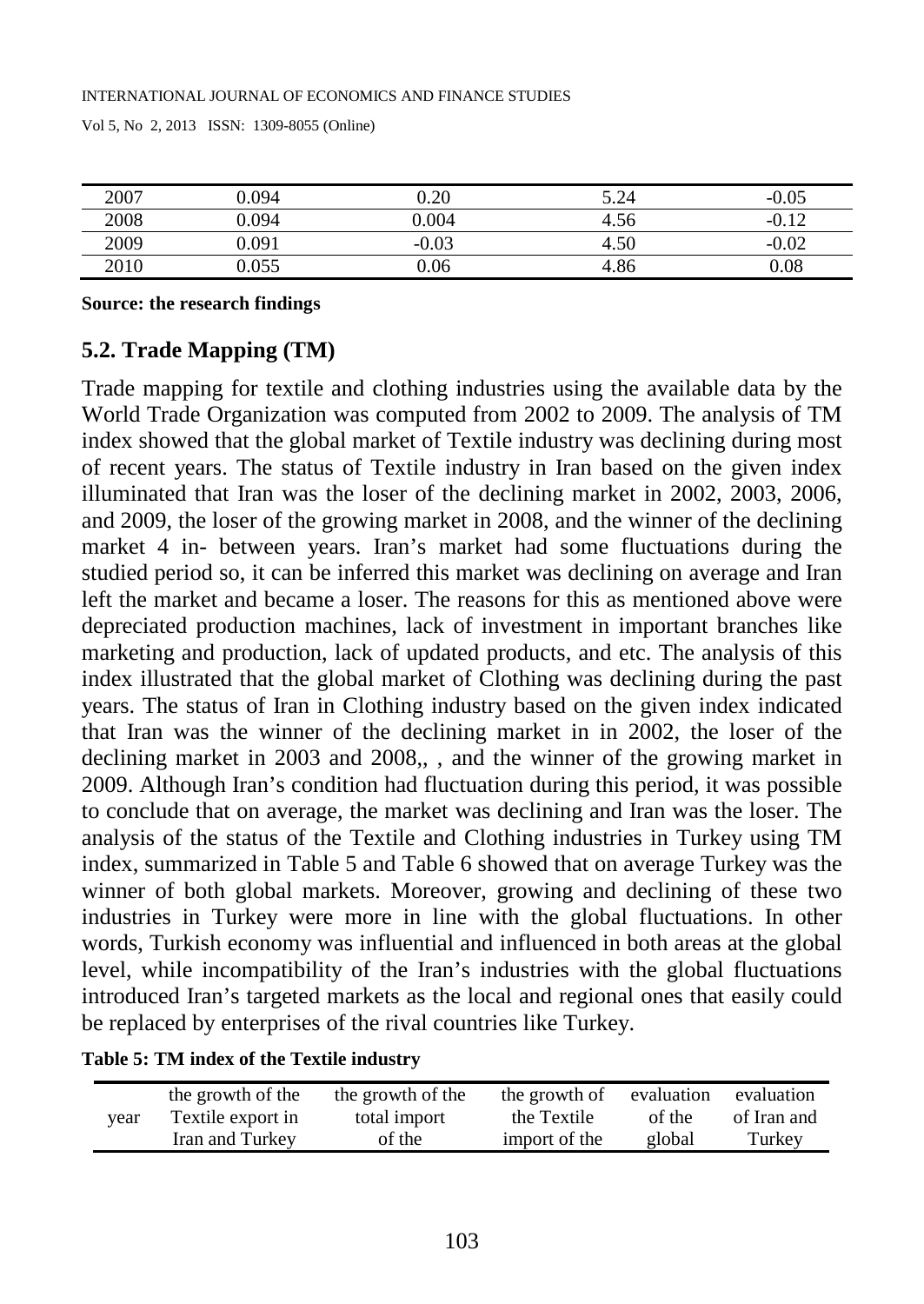|      |         | (percent) | world(percent) | world   | market    |        |
|------|---------|-----------|----------------|---------|-----------|--------|
| 2002 | Iran    | 7         | $\overline{4}$ | 3.4     | growing   | Winner |
|      | Turkish | 7.6       |                |         | market    | Winner |
| 2003 | Iran    | 10        | 16             | 12      | declining | Loser  |
|      | Turkish | 24        |                |         | market    | Winner |
| 2004 | Iran    | $-3$      | 21             | 5.12    | declining | Loser  |
|      | Turkish | 22        |                |         | market    | Winner |
| 2005 | Iran    | 2.1       | 13             | 4       | declining | Loser  |
|      | Turkish | 10        |                |         | market    | Winner |
| 2006 | Iran    | $-9.1$    | 5.14           | 6.7     | declining | Loser  |
|      | Turkish | 7.3       |                |         | market    | Loser  |
| 2007 | Iran    | 25        |                | 15<br>9 | declining | Winner |
|      | Turkish | 17        |                |         | market    | Winner |
| 2008 | Iran    | 2.4       | 5.15           | 6.4     | declining | Loser  |
|      | Turkish | 5         |                |         | market    | Winner |
| 2009 | Iran    | $-17$     | $-23$          | $-15$   | growing   | Loser  |
|      | Turkish | $-8.17$   |                |         | market    | Loser  |
| 2010 | Iran    | 20        | 21             | 19      | declining | Winner |
|      | Turkish | 16        |                |         | market    | Loser  |
|      | Iran    | 8         | 7.10           | 4.6     | declining | Loser  |
|      | Turkish | 7.9       |                |         | market    | Winner |

#### **Source: the research findings**

#### <span id="page-9-0"></span>**Table 6: TM index of the Clothing industry**

| year | the growth of the<br>Clothing export in<br>Iran and Turkey<br>(percent) |                  | the growth of the total<br>import<br>of the world(percent) | the growth<br>of the<br>Textile<br>port of the<br>world | evaluation<br>of the<br>global<br>market | evaluation<br>of Iran<br>and<br>Turkey |
|------|-------------------------------------------------------------------------|------------------|------------------------------------------------------------|---------------------------------------------------------|------------------------------------------|----------------------------------------|
| 2002 | Iran                                                                    | 12               | $\overline{4}$                                             | 3                                                       | declining                                | Winner                                 |
|      | Turkish                                                                 | 7.21             |                                                            |                                                         | market                                   | Winner                                 |
| 2003 | Iran                                                                    | 25               | 16                                                         | 13                                                      | declining                                | Winner                                 |
|      | Turkish                                                                 | 23               |                                                            |                                                         | market                                   | Winner                                 |
| 2004 | Iran                                                                    | $-20$            | 21                                                         | 12                                                      | declining                                | Loser                                  |
|      | Turkish                                                                 | 3.12             |                                                            |                                                         | market                                   | Winner                                 |
| 2005 | Iran                                                                    | $-10$            | 13                                                         | 5                                                       | declining                                | Loser                                  |
|      | Turkish                                                                 | $\overline{7.5}$ |                                                            |                                                         | market                                   | Winner                                 |
| 2006 | Iran                                                                    | $-18$            | 5.14                                                       | 15                                                      | declining                                | Loser                                  |
|      | Turkish                                                                 | 8.1              |                                                            |                                                         | market                                   | Loser                                  |
|      | Iran                                                                    | 44               |                                                            |                                                         | declining                                | Winner                                 |
| 2007 | Turkish                                                                 | 15               | 15                                                         | 12                                                      | market                                   | Winner                                 |
| 2008 | Iran                                                                    | 21               | 5.15                                                       | 1.5                                                     | declining                                | Winner                                 |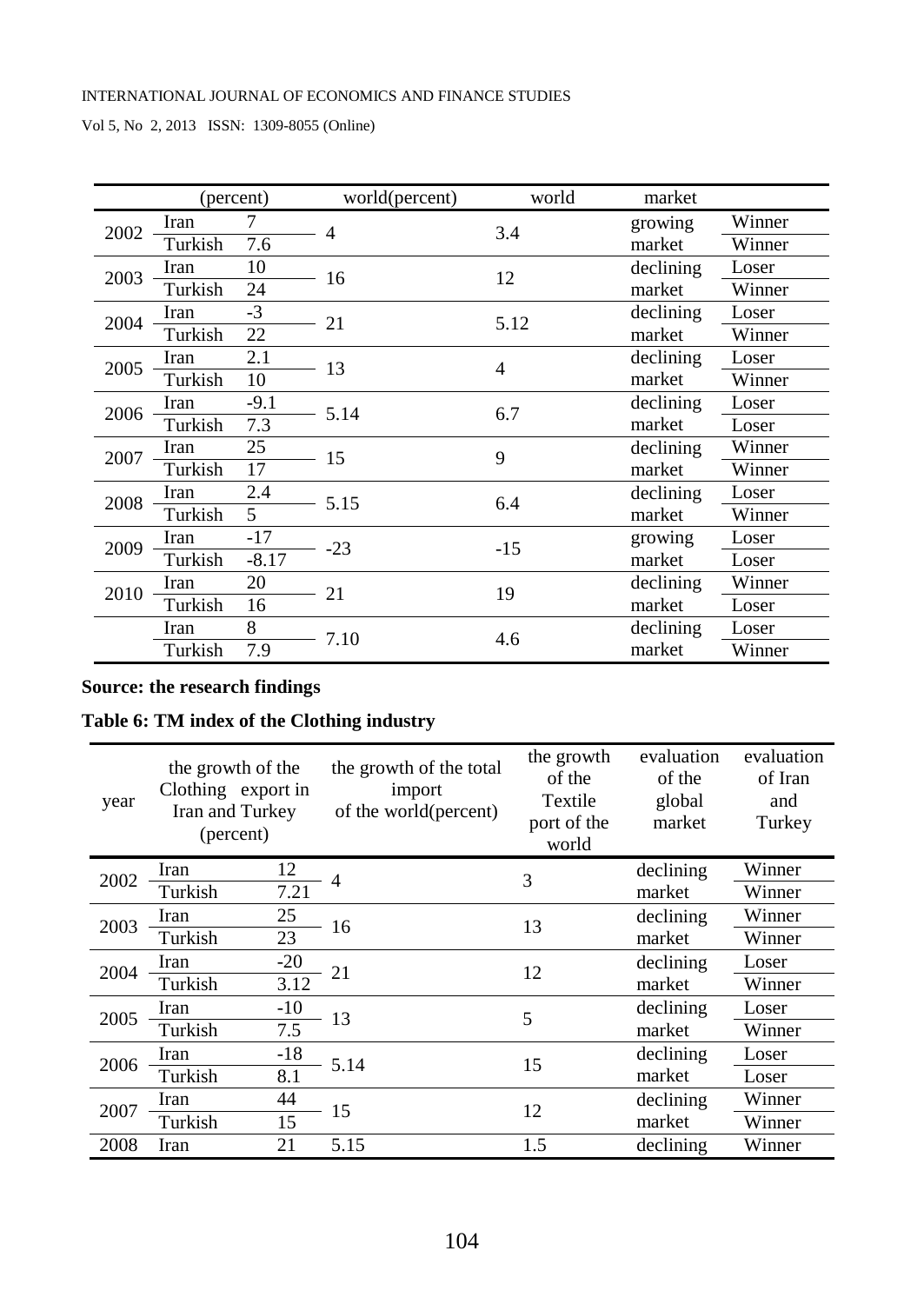|      | Turkish | -2    |      |       | market    | Loser  |
|------|---------|-------|------|-------|-----------|--------|
| 2009 | Iran    | $-25$ | -23  | $-13$ | growing   | Loser  |
|      | Turkish | $-15$ |      |       | market    | Loser  |
| 2010 | Iran    | $-28$ |      | 11    | declining | Loser  |
|      | Turkish | 10    |      |       | market    | Loser  |
|      | Iran    | 1.0   | 7.10 | 5.6   | declining | Loser  |
|      | Turkish |       |      |       | market    | Winner |

#### **Source: the research findings**

## **7. CONCLUSİON**

In the percent research, revealed comparative advantage (RCA) and trade mapping (TM) for the textile and clothing industries of Iran were used from 2011 till 2010. Regarding the given calculations, the comparative advantage of textile industry in Iran faced some fluctuations experiencing a slight advantage in first 3 years but lacked advantage during the other years studied. Considering clothing industry, Iran lacked advantage that was intensified during some years. These fluctuations should be noticed by authorities, since the persent fluctuations during the studied years showed lack of specialized policies. With respect to the significant role of the textile and clothing industries in employment, Iran has not been able to find an acceptable status in the world markets. It can be said that there hasn't been an efficient marketing system for these two related industries. Also, some of the present obstacles for the textile and clothing industries of Iran consist of:

1. Lack of access to cheap and high quality raw materials. 2. Lack of punctual paying of export subsidies. 3. Depreciated production machines. 4. Lack of efficient investment in the important branches of marketing and production. 5. Lack of updated products. 6. Presence of the powerful competitors like China and Turkey

Considering the trade mapping (TM) index and descending growth of the textile import in the world, Iran was a winner during some years, but on average, it was the loser of the declining markets. Iran was the winner of the clothing market during some years. As a result, the research suggests that authorities should not only examine the quality and competition power of the products, but also investigate the new permeable markets, in order to maintain Iran's share in the world markets. Moreover, they need to devise influential solutions for the multidimensional growth of the export of the textile industry, particularly the clothing industry.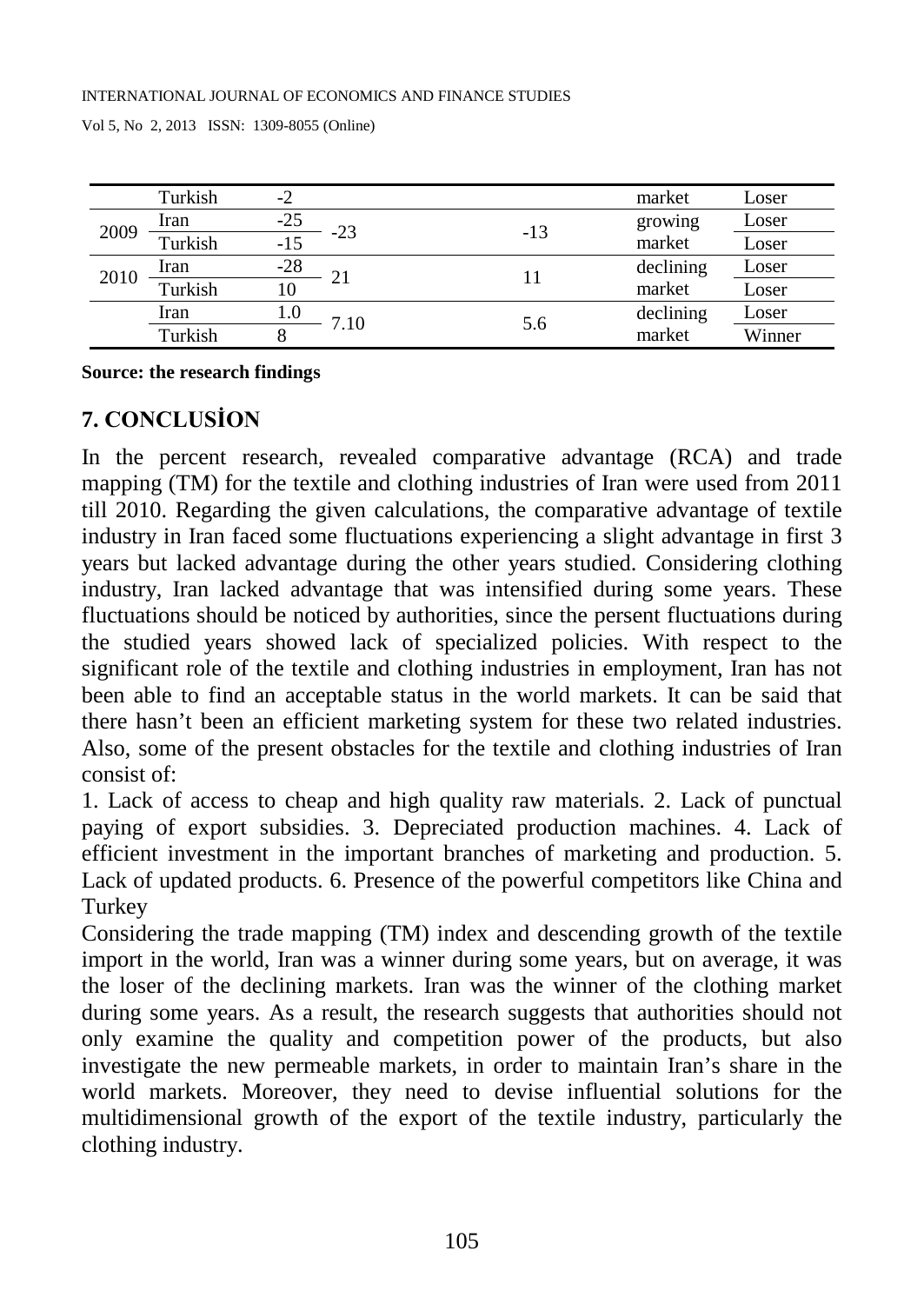INTERNATIONAL JOURNAL OF ECONOMICS AND FINANCE STUDIES

Vol 5, No 2, 2013 ISSN: 1309-8055 (Online)

Based on the RCA index, Turkey benefited from relatively powerful comparative advantage in both textile and clothing industries during the whole period. However, TM index in this country had some fluctuations, since the textile and clothing industries were the losers of the market during some years. On the whole, Turkey was the winner of the market in both industries on average. The reason of the fluctuations could be the presence of powerful competitors for Turkey. Finally, it can be said that the Turkish government had an increasing support for both of these important economical industries and Turkey was the winner of the market during the whole period on average.

#### **REFERENCE:**

- <span id="page-11-4"></span>Ashrafi, M. K., A.,Sadrol Asheafi,S.M. (2007). The Comparative Advantage of the production and raisin export of Iran. *Agricultural Economy and Development* (58), 38-59.
- <span id="page-11-3"></span>Azizi, I. y., S. (2006). Investigation of Iran's Apple Export market based on export Comparative Advantage. *Research and construction in farming and Gardening* (19), 145-155.
- <span id="page-11-5"></span>Di Maio, M., & Tamagni, F. (2007). The Evolution of the World Trade and the Italian'Anomaly': A New Look. *Available at SSRN 1002583*.
- <span id="page-11-7"></span>Greenaway, D., & Milner, C. (1993). *Trade and industrial policy in developing countries*: University of Michigan Press.
- <span id="page-11-1"></span>Hossein, s. M. M. c. k., M. (2007). Computation of the Comparative and Competitive Advantage of the leather industry in Iran in the world markets. *commertial seasonal* (44), 235-265.
- <span id="page-11-6"></span>Jiang, A. Q., & Zhang, R. (2011). An Analysis of Shaoxing Textile Industry's International Competitiveness: The Perspective of the Export Evaluation Indexes. *Advanced Materials Research, 331*, 722-725.
- <span id="page-11-0"></span>Roshan, A. B., k. (2011). Examination of the Weaving Industry in Iran and the Activities of the Advanced Countries in this Industry. *Commertial Investigations*(48).
- <span id="page-11-2"></span>Salimi Far Mohamad & Mirzaei Khalil Abadi, S. (2002). Iran's Comparative Advantage in Pistachio Export. *Agricultural Economy and Development*(38), 7-28.